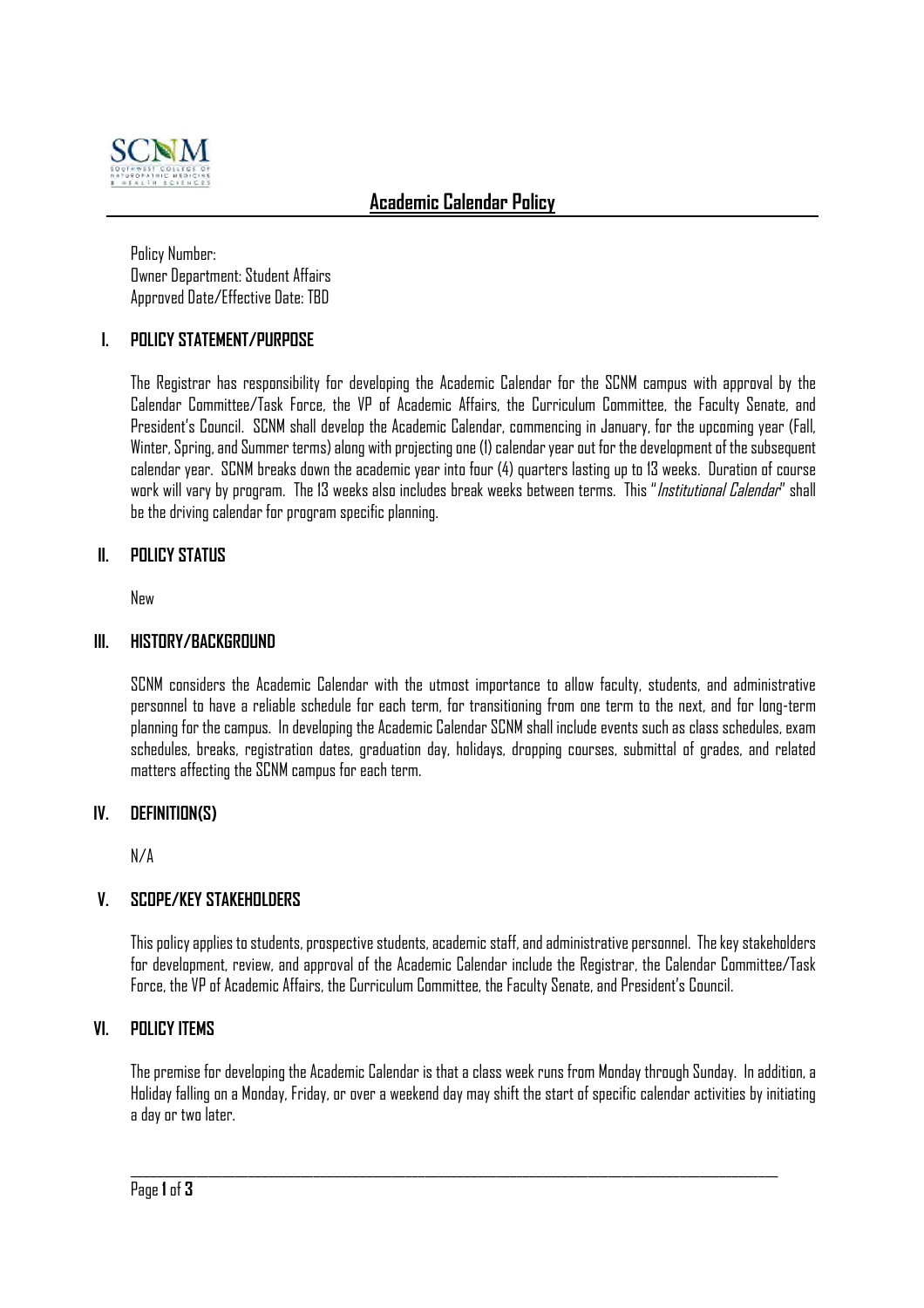

# **Academic Calendar Policy**

## **A. Fall Quarter**

- 1. Fall classes begin on the first Monday in October.
- 2. The Certified Nutrition Specialist Exam (MSCN) commences on the Saturday of week 10 of the term and concludes on Wednesday of week 11.
- 3. The ND Final Exams occur Monday through Friday during week 11 of the term.
- 4. The Graduation Ceremony occurs on Monday of week 12 of the term.
- 5. ND Final Grades are due on Tuesday of week 12 of the term.
- 6. MS Final Grades are due on Wednesday of the last week in December.

#### **B. Winter Quarter**

- 1. Winter classes begin on the first Monday in January.
- 2. The NPLEX Basic Science Exam (ND Quarter 8) occurs on the first Tuesday of week 5 of the term.
- 3. The NPLEX Clinical Science Exam occurs Wednesday through Friday of week 5 of the term.
- 4. The ND Final Exams (except Quarter 8) occur Monday through Friday during week 11 of the term.
- 5. The ND Quarter 8 Final Exams occur Monday through Friday of week 12 of the term.
- 6. The ND Final Grades are due (except Quarter 8) on Wednesday of week 12 of the term.
- 7. The White Coat Ceremony occurs on Saturday of week 12 of the term.
- 8. MS and ND Quarter 8 final grades are due on Wednesday of the last week in March.

#### **C. Spring Quarter**

- 1. Spring classes begin on the first Monday in April.
- 2. The Certified Nutrition Specialist Exam (MSCN) commences on Saturday of week 10 of the term and concludes on Wednesday of week 11.
- 3. The ND Final Exams occur Monday through Friday during week 11 of the term.
- 4. The Graduation Ceremony occurs on Saturday of week 11 of the term.
- 5. ND Final grades are due on Wednesday of week 12 of the term.
- 6. MS Final grades are due on Thursday of the last week in June.

#### **D. Summer Quarter**

- 1. Summer classes begin on the first Monday of July.
- 2. The NPLEX Basic Science Exam (ND Quarter 8) occurs on the first Tuesday of week 5 of the term.
- 3. The NPLEX Clinical Science Exam occurs Wednesday through Friday of week 5 of the term.
- 4. The ND Final Exams (except Quarter 8) occur Monday through Friday during week 11 of the term.
- 5. The ND Quarter 8 Final Exams occur Monday through Friday of week 12 of the term.
- 6. The ND Final Grades are due (except Quarter 8) on Wednesday of week 12 of the term.
- 7. The White Coat Ceremony occurs on Saturday of week 12 of the term.
- 8. The MS and ND Quarter 8 Final Grades are due on Wednesday of the last week in September.

 $\_$  ,  $\_$  ,  $\_$  ,  $\_$  ,  $\_$  ,  $\_$  ,  $\_$  ,  $\_$  ,  $\_$  ,  $\_$  ,  $\_$  ,  $\_$  ,  $\_$  ,  $\_$  ,  $\_$  ,  $\_$  ,  $\_$  ,  $\_$  ,  $\_$  ,  $\_$  ,  $\_$  ,  $\_$  ,  $\_$  ,  $\_$  ,  $\_$  ,  $\_$  ,  $\_$  ,  $\_$  ,  $\_$  ,  $\_$  ,  $\_$  ,  $\_$  ,  $\_$  ,  $\_$  ,  $\_$  ,  $\_$  ,  $\_$  ,

#### **VII. RESPONSIBILITY FOR IMPLEMENTATION**

The SCNM Registrar